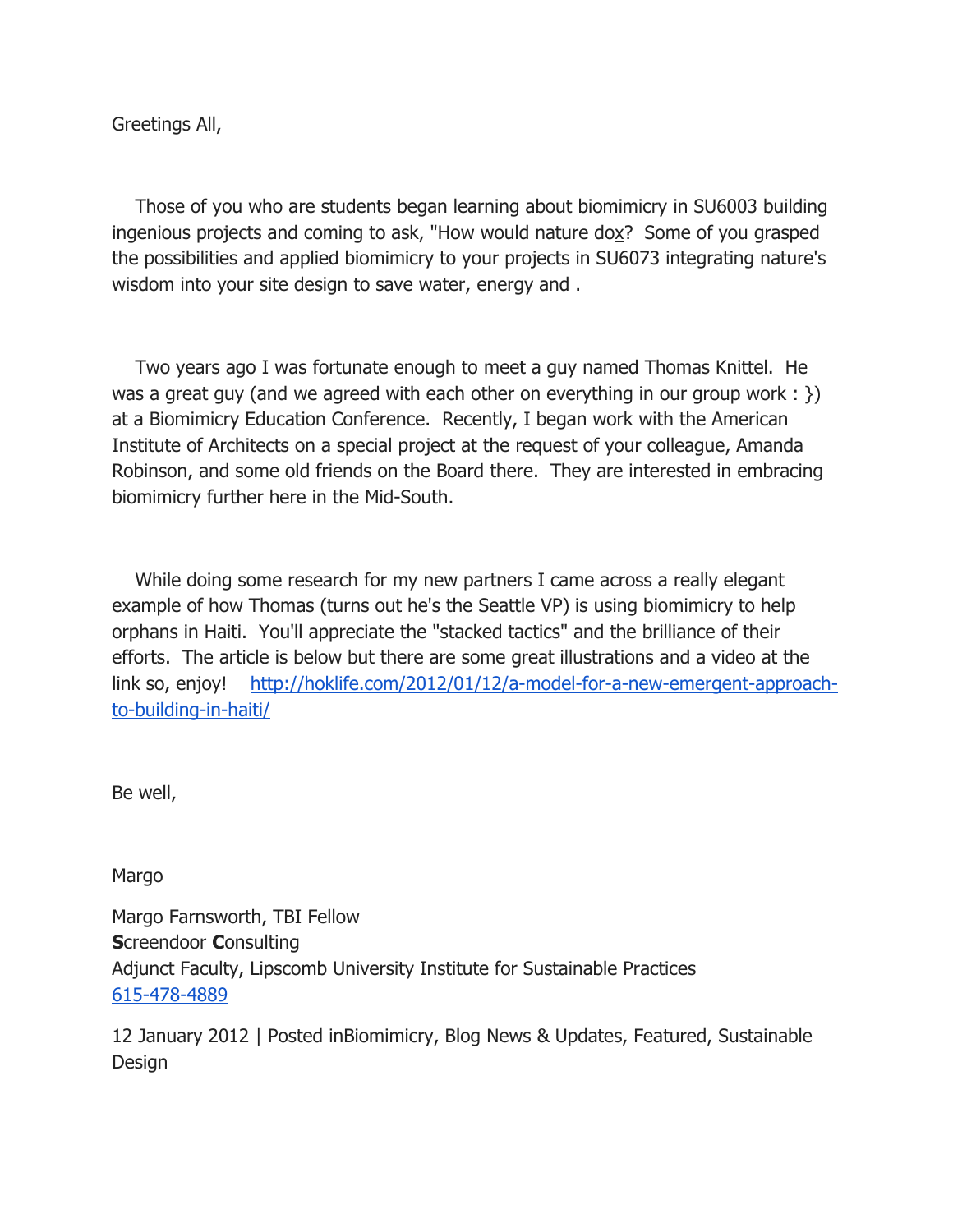Posted by Blake

## A Model for a New Emergent Approach to Building in Haiti

## By Thomas Knittel, AIA, LEED ® AP

The New Year always causes one to reflect on the recent past, but especially so today, the two-year anniversary of the catastrophic earthquake in Haiti. I have been fortunate to work with a dedicated group of volunteers at HOK to design a children's center and orphanage in Port-au-Prince. Earlier this week, we presented our latest design to the client, Fondation Enfant Jesus, as well as to the U.S. Green Building Council. The results were very positive.

Our collective goal to create a nurturing and restorative place is taking shape. In many ways, though, this project is more difficult than the large, complex projects we face every day at HOK. We are striving for net zero water and waste and for the building to provide a net positive energy source – all with a design that also celebrates the amazing Haitian arts and crafts culture. Because we do not want to import materials and technologies that create a barrier to replication, we are returning to basic principles of passive design: reducing building demand as much as possible and then using limited solar and wind entrainment to make up the rest.

We have developed the design's core principles around a balance of social, economic and environmental concerns. HOK's design team is using biomimicry to create a locally attuned, responsive building. Biomimicry teaches us that a greater understanding of the commonalities between adaptations in a biome can serve as a guide for place-based design. Selective pressures are a biological term that describes the biotic (living) and abiotic (non-living) forces that drive change in a system. There are few places where non-living forces have wrought so much change as in Haiti.

Because 80 percent of the Haitian population lives below poverty levels, the biotic forces at play here are powerful. Over the past 100 years, forest cover has nearly vanished in Haiti, going from 60 percent to just 2 percent. The associated ecosystem services have been stripped, resulting in systemic problems caused by erosion and loss of nutrient cycling. To help restore this system, this project will leverage cyclical processes and a closed-loop resource strategy.

Biomimicry became more visible in the project after the team developed an understanding of the intended performance of the building (challenge), the strategies found in nature (solution space) and then translated the abstraction into built form.